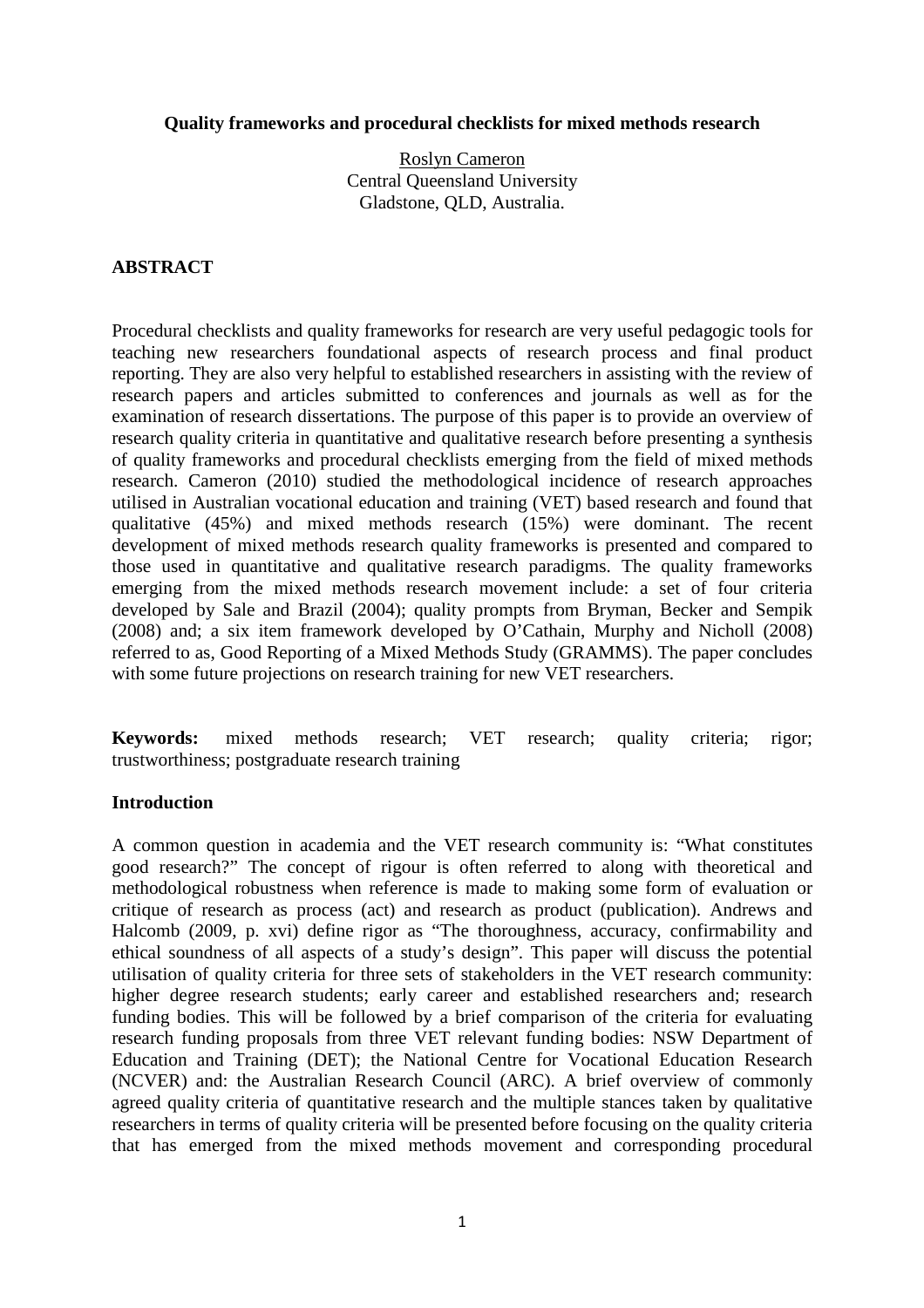checklists. The paper will conclude with some insights into the implications this has for the research training and capacity building of new VET researchers.

## **Use of quality criteria**

Quality criteria and frameworks for research are useful for different stakeholders engaged in VET based research and for different reasons. For higher degree research students and doctoral candidates quality criteria can provide the following:

- Guidelines and standards for the design and conduct of research (process)
- Guidelines for critiquing research (process) and literature (product)
- Tool for reflexivity
- Guiding criteria for the planning and production of the research product (conference papers, journal articles and the research dissertation).

Early career and established researchers can utilise quality criteria for the following:

- Pedagogic tool for teaching research methodology
- Assisting in roles such as: reviewing conference papers, journal articles and research reports
- A guide to dissertation/thesis examination
- A self reflective tool for own research and research reporting
- Assisting in writing research grant applications and proposals
- Judging research proposals/applications.

Research funding bodies can use quality criteria to assist in determining the following:

- Writing of funding grant descriptions and selection criteria and the call for tenders for research funding
- Assessments of research proposals and research funding applications
- Evaluation of research reports and publications
- The use, practical value and relevance of research.

Some examples of how these criteria may vary from one funding body to another is now detailed. Two of these are national research funding programs and the third is state based. NSW was randomly chosen as the state based example. Other state based examples could have been included but this would have defeated the purpose of the limitations placed upon the paper length. The NSW Department of Education and Training (NSW DET) funds research into NSW government schools and TAFE NSW. The department states its position in terms of research as follows: "[NSW DET] strongly values educational research and is committed to the benefits which quality research can deliver to the development of its education policies and the quality of teaching and learning. We welcome research that is of high quality and will apply criteria in judging the merits of proposals to conduct research" (https://www.det.nsw.edu.au/). NSW DET has produced a document titled: Criteria for Quality Research, in which the department gives equal value to both quantitative and qualitative methods and has listed criteria for judging the quality of research under two main areas: *Methodological and theoretical robustness* and; *Value and impact,* of the research. The criteria under the banner of: *Methodological and theoretical robustness* includes 12 main dot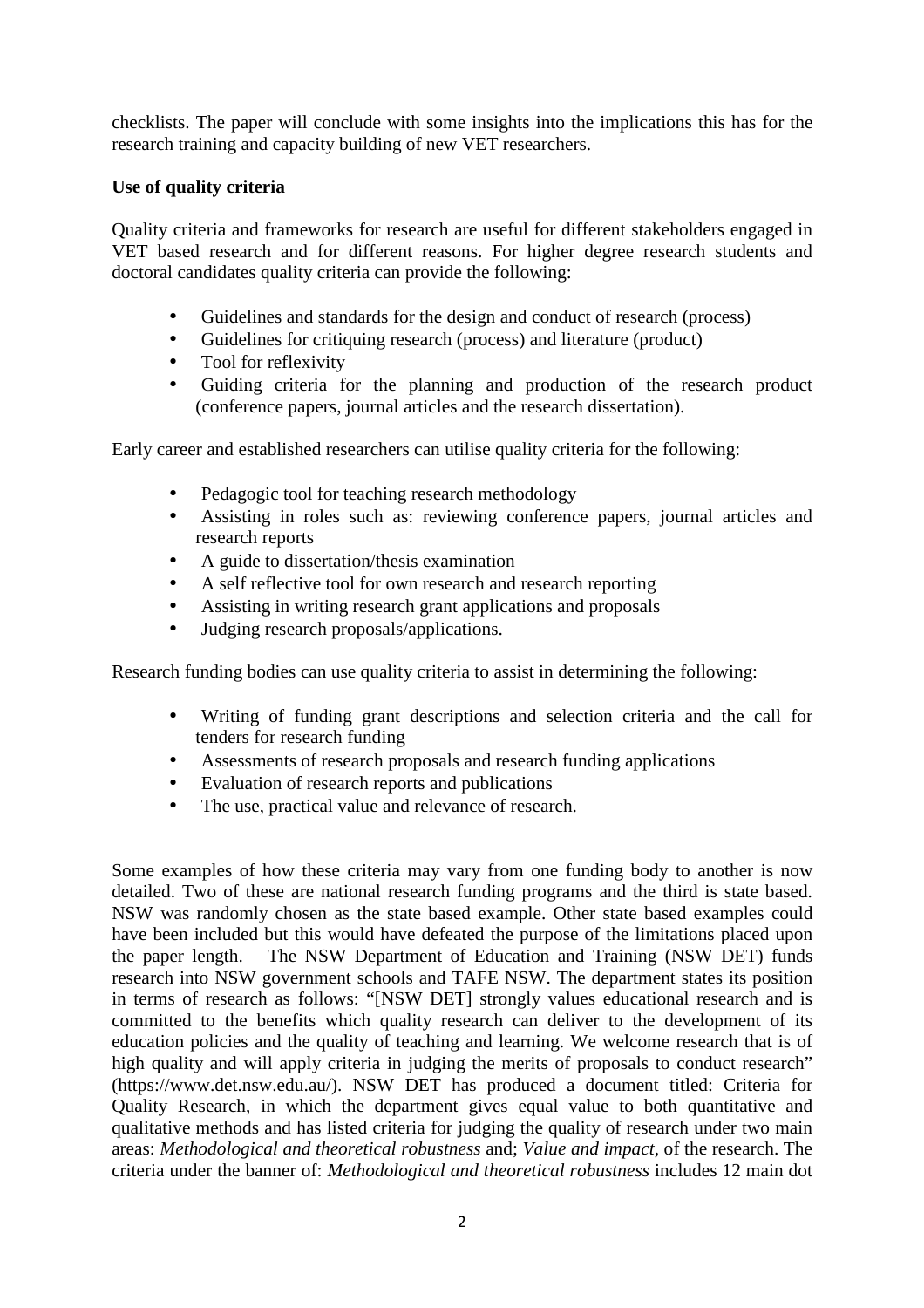points whilst the *Value and impact* has three. In comparison, NCVER (2010, pp 14-15) criteria for judging National Vocational Education and Training Research Evaluation (NVETRE) funding proposals comprises a set of essential and desirable criteria, as depicted in Table 1. Due to limitations of paper length the descriptors for each of these criteria has not been included.

|  | <b>Table 1: NVETRE Funding Criteria</b> |  |  |
|--|-----------------------------------------|--|--|
|--|-----------------------------------------|--|--|

| <b>Essential Criteria</b>              | <b>Desirable Criteria</b>               |
|----------------------------------------|-----------------------------------------|
| 1. Proposed research program           | 1. Research team composition and skills |
| 2. Research questions, methodology and | 2. Value adding and dissemination       |
| timeframe                              | 3. Data analysis skills for research    |
| 3. Research experience, expertise $\&$ | large<br>proposing<br>programs<br>a     |
| related research                       | quantitative component                  |
| 4. Project quality assurance and risk  |                                         |
| management                             |                                         |
| 5. Value for money                     |                                         |
| Source: NCVER (2010)                   |                                         |

The Australian Research Council (ARC) is a statutory authority within the Australian Government's Innovation, Industry, Science and Research (IISR) portfolio. Its mission is*:* to deliver policy and programs that advance Australian research and innovation globally and benefit the community*.* The ARC utilises weighted selection criteria for assessing and ranking ARC Linkage Project research proposals and these are depicted in Table 2.

| Criteria                                                                                  | <b>Description</b>                                                                                                                                                                                                                                                                                                                                                     | Weighting |
|-------------------------------------------------------------------------------------------|------------------------------------------------------------------------------------------------------------------------------------------------------------------------------------------------------------------------------------------------------------------------------------------------------------------------------------------------------------------------|-----------|
| Investigators                                                                             | a. Research opportunity and performance evidence.                                                                                                                                                                                                                                                                                                                      | 20%       |
|                                                                                           | b. Capacity to undertake and manage the proposed<br>research.                                                                                                                                                                                                                                                                                                          |           |
| Proposed project<br>content                                                               | a. Significance and innovation<br>(25%)                                                                                                                                                                                                                                                                                                                                | 55%       |
|                                                                                           | b. Approach and Training<br>(20%)                                                                                                                                                                                                                                                                                                                                      |           |
|                                                                                           | c. National Benefit<br>$(10\%)$                                                                                                                                                                                                                                                                                                                                        |           |
| Nature of the<br>alliance,<br>commitment from<br>Partner<br>Organisation(s)<br>and Budget | a. Is there evidence that each of the Partner<br>Organisation(s) is genuinely committed to, and<br>prepared to collaborate in, the research project?<br>b. Will the proposed research encourage and develop<br>strategic research alliances between the higher<br>education organisation(s) and other organisation(s)?<br>c. Value for money and budget justification. | 25%       |

**Table 2: Selection Criteria for ARC Linkage Project proposals commencing in 2011** 

*Source: ARC (2010)* 

This brief overview of funding body quality/selection criteria demonstrates the many different frameworks and weighting systems that exist for judging VET related research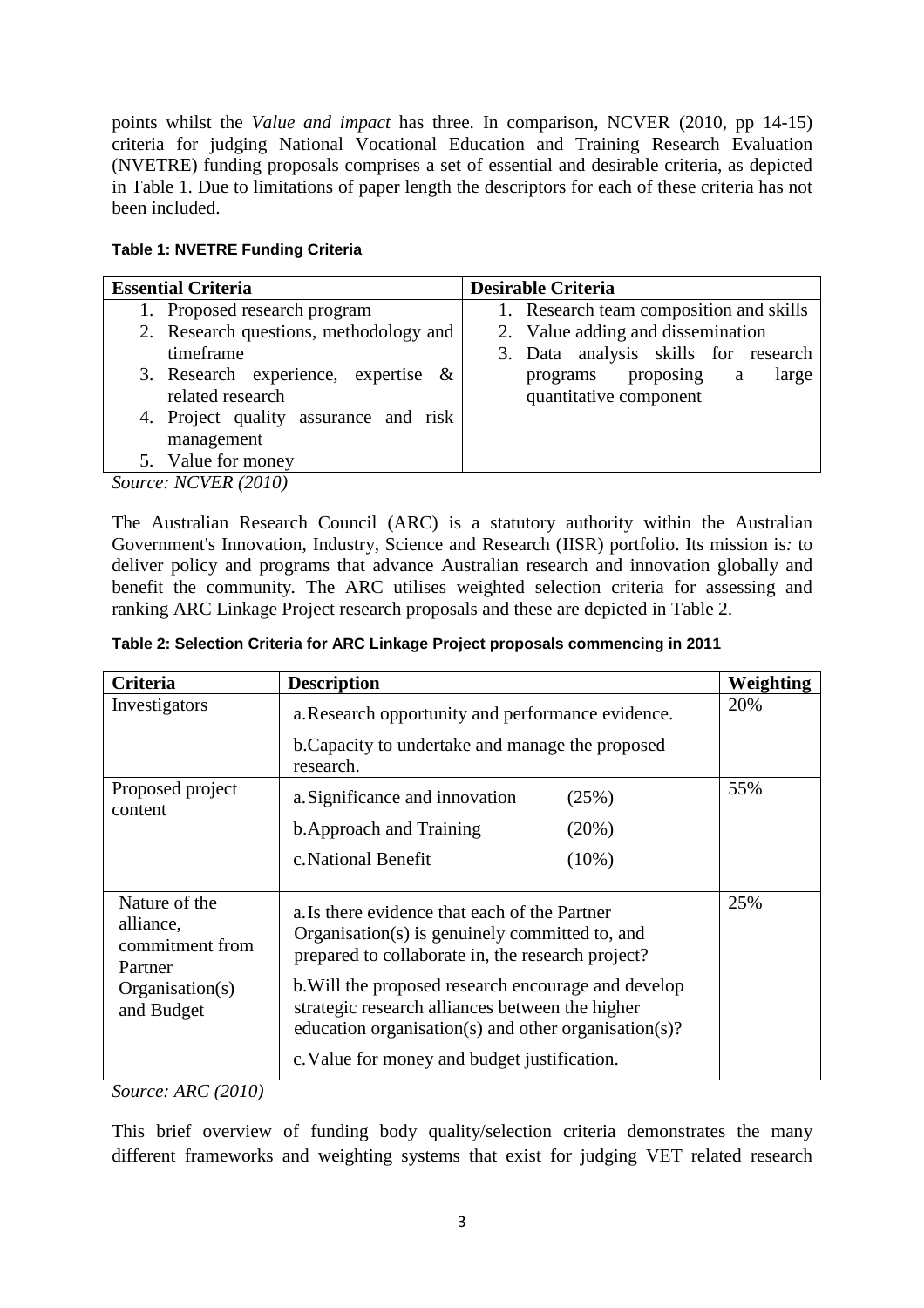funding applications. The paper will now provide an overview of the key quality criteria for quantitative and qualitative research.

## **Literature Review: Quality frameworks in quantitative and qualitative research**

This section of the paper will trace the quality criteria developed for quantitative and qualitative research traditions before presenting the quality criteria emerging from the mixed methods movement.

## *Quality criteria in quantitative research*

It would appear that a majority of the discussion on quality frameworks in quantitative research is implicit, rather than explicit and is often referred to in the products of research as part of the stages of the research process (e.g, sampling and measures). Most research methods textbooks will refer to the concepts of validity and reliability which are rooted in the positivist and quantitative traditions of "scientific method". The commonly agreed to criteria for judging quantitative research is listed in Table 3.

|  | Table 3: Quality criteria for judging quantitative research |  |  |  |
|--|-------------------------------------------------------------|--|--|--|
|--|-------------------------------------------------------------|--|--|--|

| Criteria         | <b>Description</b>                                                       |
|------------------|--------------------------------------------------------------------------|
| Validity         | The degree to which a research tool measures what it is supposed to      |
|                  | measure                                                                  |
| Reliability      | The degree of consistency with which a research tool measures what it is |
|                  | supposed to measure                                                      |
| Replicability    | The same interpretation will be drawn if the study is repeated by        |
|                  | different researchers with different respondents following the same      |
|                  | methods                                                                  |
| Generalisability | The degree to which we can infer the findings from the research sample   |
|                  | to the population                                                        |

*Source: Andrews and Halcomb (2009)* 

#### *Quality criteria in qualitative research*

Bryman, Becker and Sempik (2008) in a study on the use of quality criteria across quantitative, qualitative and mixed methods research in social policy research in the UK, noted that there is an absence of consensual agreement between qualitative researchers as to what criteria can be used to assess qualitative research. They stated, "...the rise of qualitative research over the last 25-30 years represents one of the reasons for the growing interest in research quality criteria because it is widely assumed that whereas quality criteria for quantitative research are well known and widely agreed, that is not the case for qualitative research" (2008, p. 262).

There seems to be three broad stances in terms of quality criteria for judging qualitative research: qualitative research should be judged according to the same criteria as quantitative research; qualitative research should be judged using its own criteria (Lincoln and Guba 1985) and; the appropriateness of any predetermined criteria for judging qualitative criteria is questioned (Rolfe, 2006; Sandelowski & Barroso, 2002). Some types of qualitative research have developed their own quality criteria. For example, in reference to grounded theory,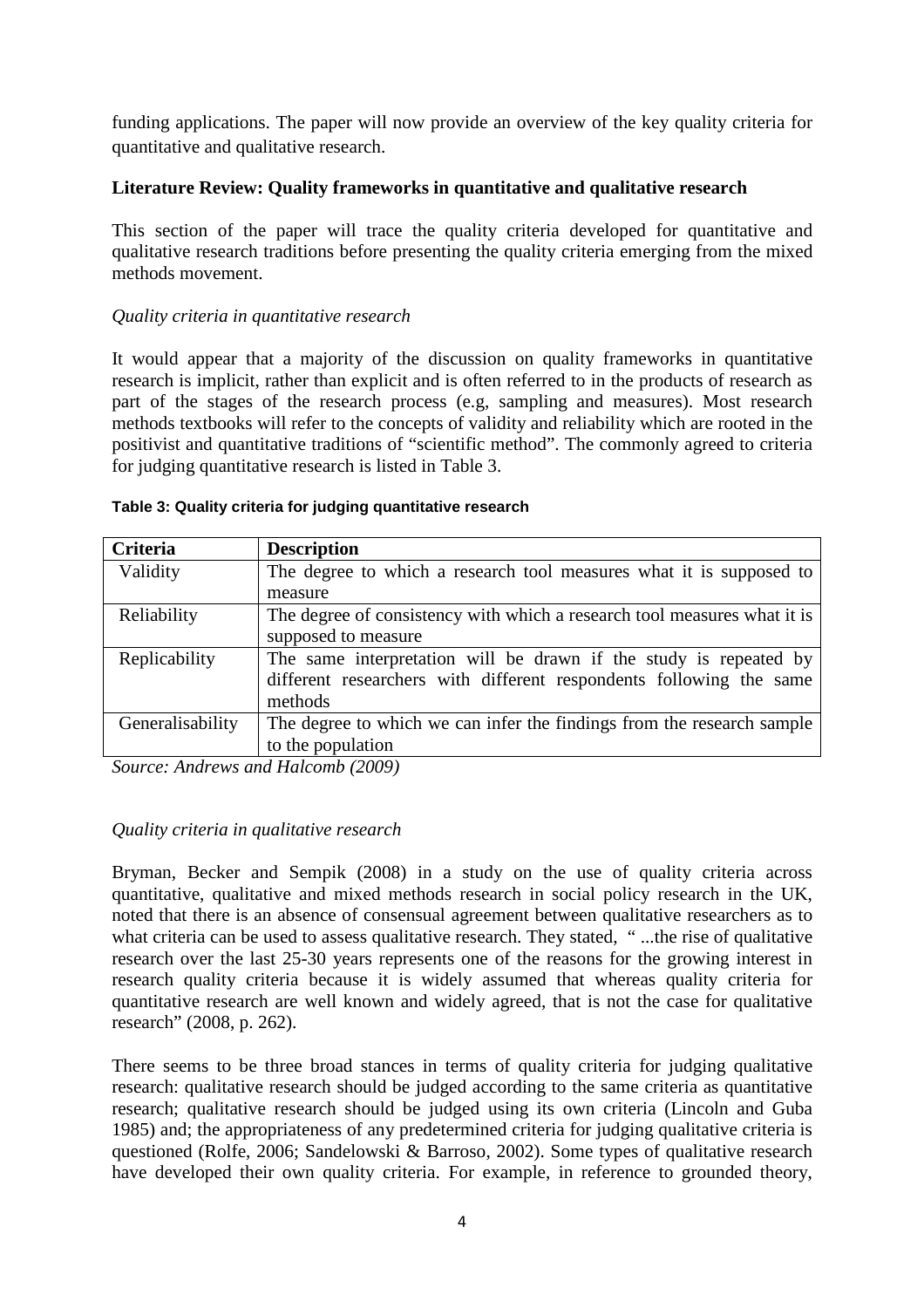Charmaz (2006) proposes four quality criteria for judging grounded theory: credibility; originality; resonance and; usefulness. Neuman (2006) goes to great lengths to describe and distinguish between how quantitative and qualitative research addresses validity and reliability. Burns and Grove (2005) argue against applying traditional quantitative quality criteria to qualitative research:

*Scientific discipline or rigor is valued because it is associated with the worth of research outcomes and studies are critiqued as a means of judging rigor. Qualitative research methods have been criticized for lack of rigor. However, these criticisms have occurred because of attempts to judge the rigor of qualitative studies using rules developed to judge quantitative studies. Rigor needs to be defined differently for qualitative research since the desired outcome is different* (Burns & Grove, 2005, p. 55).

Generally speaking qualitative researchers tend to prefer the term trustworthiness as opposed to rigor. Andrews and Halcomb (2009, p. xvii) define trustworthiness as, "the degree of confidence that the researcher has that their qualitative data and findings are credible, transferable and dependable". Trustworthiness was a term proposed by Lincoln and Guba (1985) and is often referred to as a 'goodness of fit' criteria which parallels the term rigor in quantitative research. Lincon and Guba (1985) devised a set of four criteria upon which to determine the trustworthiness of qualitative research: *credibility; transferability; dependability* and; *confirmability*. *Credibility* (in preference to internal validity) is one of the most important factors in establishing trustworthiness and is about determining how congruent the findings are with reality. *Transferability* (in preference to external validity/generalisability) requires the researcher to provide sufficient data and context to enable the audience to judge whether the findings can be applied to other situations and contexts. *Dependability* (in preference to reliability) refers to having sufficient details and documentation of the methods employed so that the study can be scrutinised and replicated. *Confirmability* (in preference to objectivity) refers to ensuring that the study's findings are the result of the experiences of the informants rather than the preferences of the researcher(s) and can be achieved through an audit trail of the raw data, memos, notes, data reduction and analysis.

Bryman et. Al. (2008, p. 266) make the point that the Lincoln and Guba criteria are not "universally accepted as appropriate criteria for qualitative research ...however, the Lincoln and Guba criteria have the advantage of parsimony and they are frequently referred to in the literature". Table 4 documents the ways in which qualitative researchers can ensure the four criteria for qualitative research outlined by Lincoln and Guba (1985), can be met.

| <b>Credibility</b> | <b>Transferability</b>    | <b>Dependability</b> | Confirmability       |
|--------------------|---------------------------|----------------------|----------------------|
| Prolonged          | <b>Identical elements</b> | Multiple data        | Use triangulation    |
| engagement of site |                           | collection methods-  |                      |
|                    | Theoretical/              | triangulation        | Practice reflexivity |
| Persistent         | purposive sampling        |                      |                      |
| observation        |                           |                      | Confirmability audit |
|                    | Thick description         |                      | through member       |

**Table 4: Quality Criteria for Qualitative Research**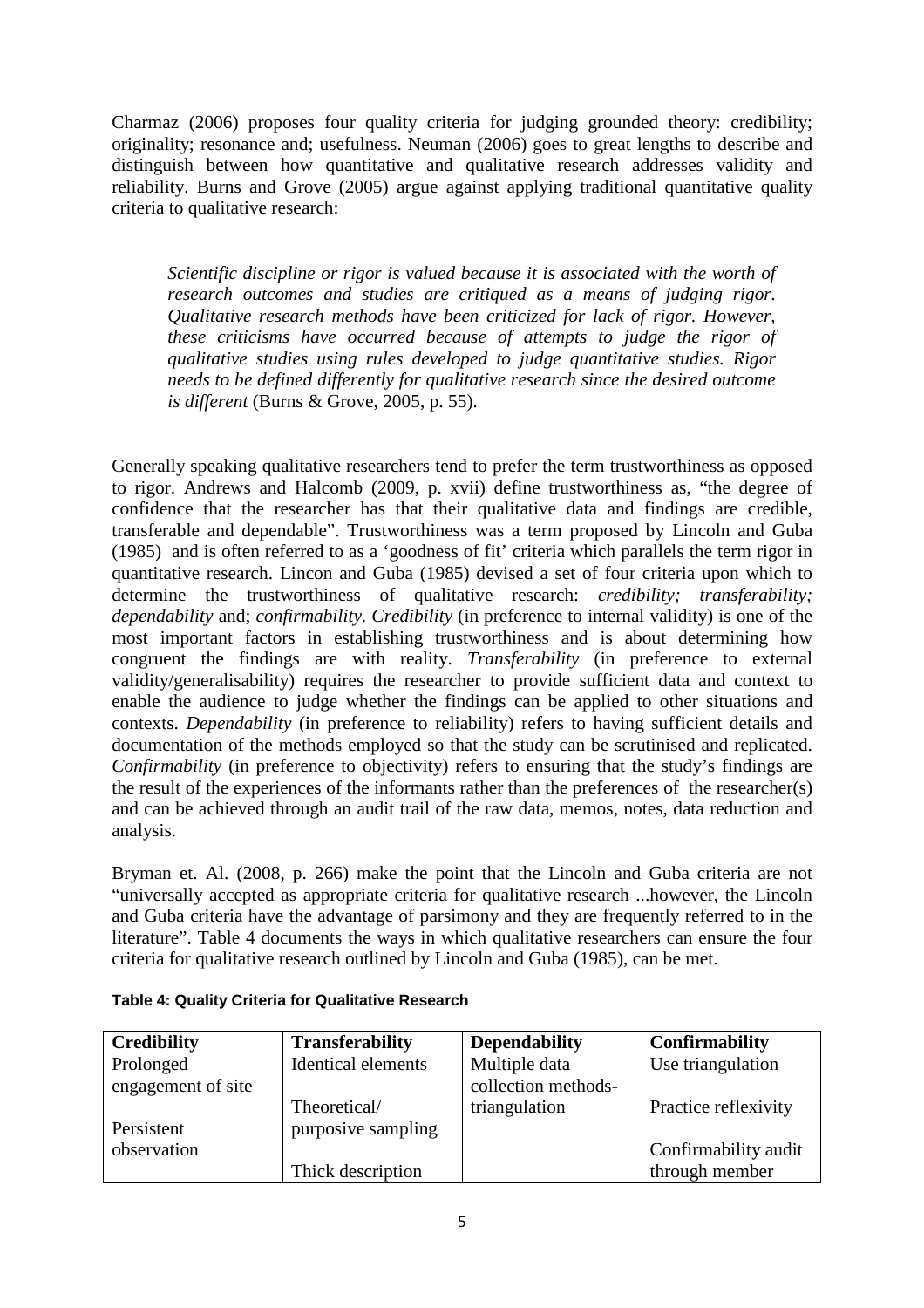| Peer briefing<br>Triangulation |  | checking |
|--------------------------------|--|----------|
| Member checks                  |  |          |

*Source: Guba and Lincoln (1985)* 

Sandelowski and Barroso (2002) and Rolfe (2006) question the appropriatness of any predetermined criteria for judging qualitative research as there is no unified qualitative research paradigm. "We need to either acknowledge that the commonly perceived quantitative-qualitative dichotomy is in fact a continuum which requires a continuum of quality criteria, or to recognize that each study is individual and unique, and that the task of producing frameworks and predetermined criteria for assessing the quality of research studies is futile' (Rolfe, 2006, p. 304).

#### **Quality issues in mixed methods research**

Teddlie and Tashakkori (2010, p. 5) define mixed methods research (MMR) as:

*The broad inquiry logic that guides the selection of specific methods and that is informed by conceptual positions common to mixed methods practitioners (e.g., the rejection of "either-or" choices at all levels of the research process). For us, this definition of methodology distinguishes the MMR approach to conducting research from that practiced in either the QUAN or QUAL approach.* 

Cameron (2010) refers to added value mixed methods research provides through a more comprehensive and richer understanding of the research problem being investigated. This is achievied through exploration of the research problem through the different lenses and perspectives offered by mixing qualitative and quantitative research techniques.

Mixed methods research designs are gaining in usage and influence and this has accelerated over the last 10 years. Creswell and Plano Clark (2007) have mapped a brief history of mixed methods research and its evolution to date and have posited four, often overlapping, time periods in the evolution of mixed methods. These four time periods are the: Formative period (1950s - 1980s); Paradigm debate period (1970s - late 1990s); Procedural development period (late  $1980s - 2000$ ) and; the Advocacy as a separate design period  $(2000+)$ .

The continued development and evolution of mixed methods has seen an increasing interest and attention to the issue of quality in mixed methods studies. Sale and Brazil (2004) sought to identify criteria to critically appraise the quality of mixed methods studies as documented in the health sciences. The overall goal of the authors being to: "promote standards for guiding and assessing the methodological quality of [mixed methods] studies" (Sale & Brazil, 2004, p. 361). The quality criteria identified for mixed methods studies includes:

- *Truth value (Credibility vs. Internal validity)*
- *Applicability (Transferability/Fittingness vs. External Validity/Generalizability)*
- *Consistency (Dependability vs. Reliability)*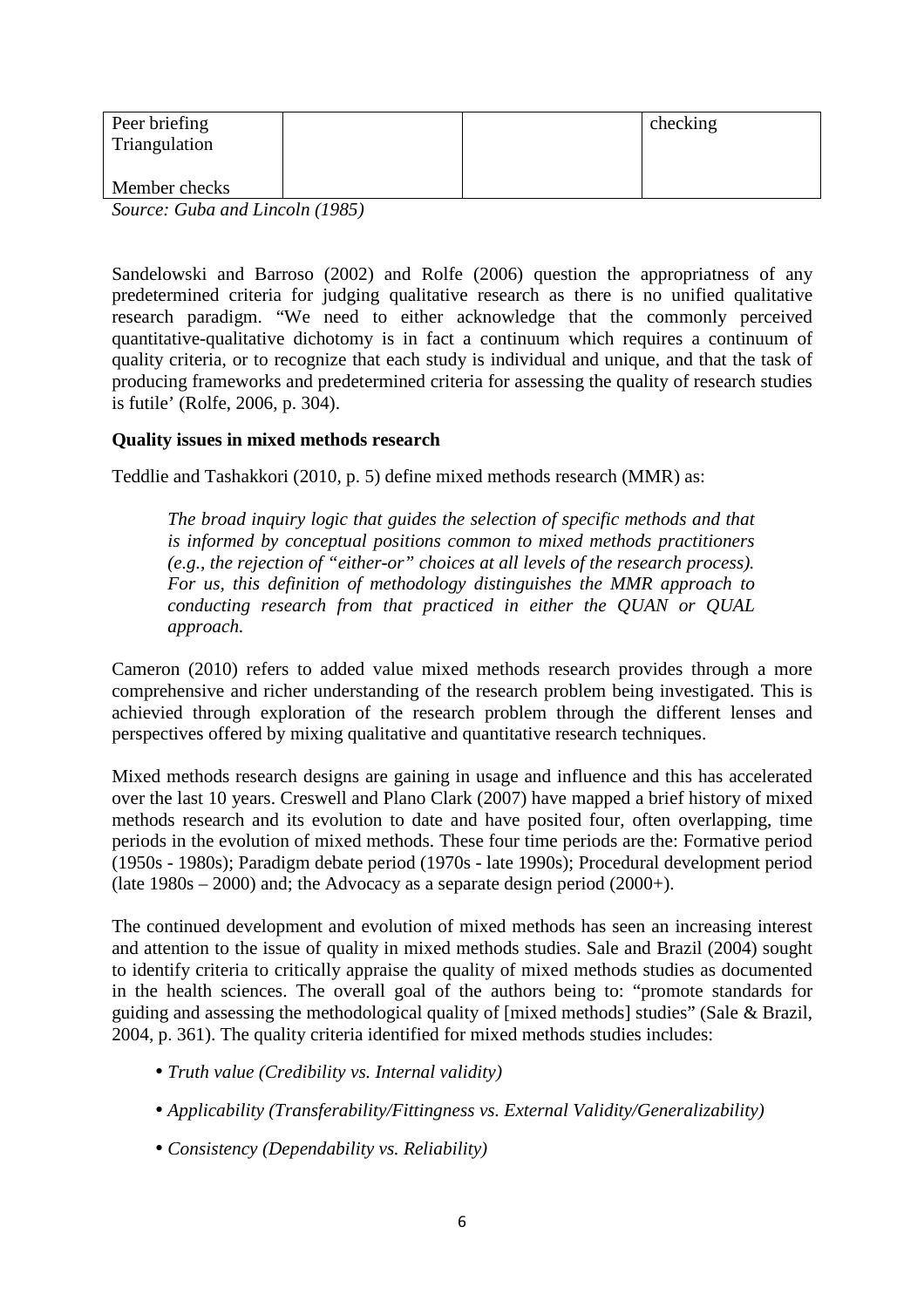• *Neutrality (Confirmability vs. Objectivity)* 

(Sale & Brazil, 2004, p. 358-360)*.* 

The Sale and Brazil (2004) criteria appears to be a result of an exercise in combining or aligning established quality criteria for single method or monomethod quantitative and qualitative research. This criteria could be said to be a result of what Cooksey (2008) refers to as the distortion or recasting of quantitative quality criteria:

*In the social and behavioural sciences, there is a continuing debate about the criteria one should use to judge the research quality, impact and contribution. The crux of this debate has centred on the different meanings held for the criteria of 'validity' and 'generalisability' within various research traditions or paradigms … Meanings of 'internal validity' and 'external validity', two of the dominant criteria in the positivistic or 'normative' paradigm, have been borrowed, distorted and recast to fit different expectations and paradigm assumptions* (Cooksey, 2008, p.4).

Table 5 aligns the commonly agreed to quantitative quality criteria with the often quoted qualitative quality criteria of Lincoln and Guba (1985) and the Sale and Brazil (2004) quality criteria for mixed methods research.

| <b>QUANT Criteria</b>                  | <b>QUAL Criteria</b>        | <b>MMR Criteria-Sale</b><br>& Brazil (2004) |
|----------------------------------------|-----------------------------|---------------------------------------------|
| Internal validity                      | Credibility                 | Truth value                                 |
| External validity/<br>Generalisability | Transferability/Fittingness | Applicability                               |
| Reliability                            | Dependability               | Consistency                                 |
| Objectivity                            | Confirmability              | Neutrality                                  |

## **Table 5: Alignment of quality criteria across quantitative, qualitative and mixed methods research**

Since the publication of the Sale and Brazil (2004) criteria other members of the MMR community have developed more specific mixed methods quality criteria. Bryman, Becker and Sempik (2008, p. 275) explored quality criteria for quantitative, qualitative and mixed methods research in social policy research from within the UK and devised the following quality criteria for mixed methods research:

- *mixed method research should be relevant to the research question*
- *the procedures employed in doing mixed method research should be transparent*
- *mixed methods findings need to be integrated and not left as distinct quantitative and qualitative findings*
- *a rationale for using a mixed methods approach should be outlined.*

O'Cathain, Murphy and Nicholl (2008) have developed a set of essential components for reporting MMR. It is also useful as a set of quality criteria questions for reporting mixed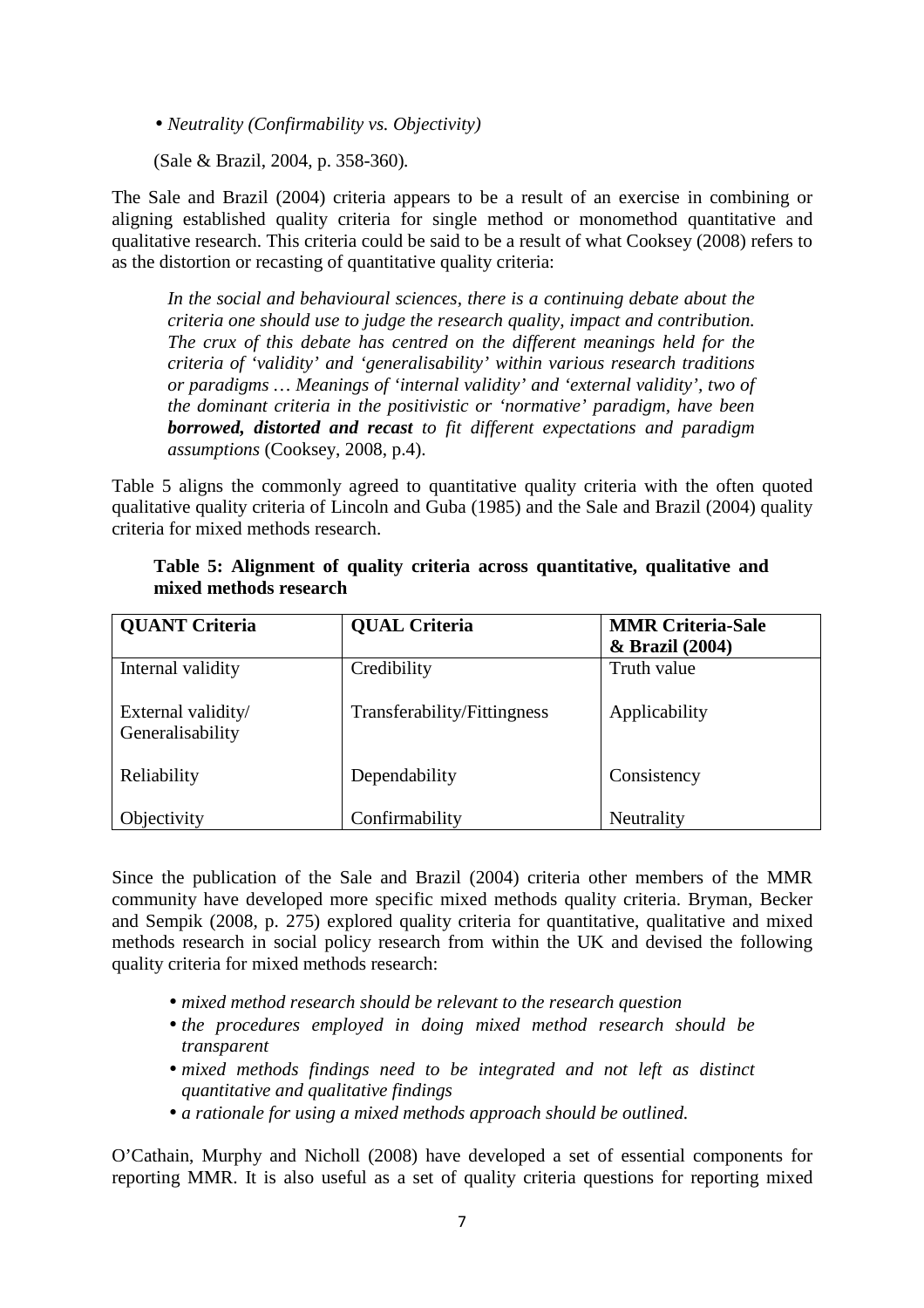methods studies in health services research under the banner of: Good Reporting of a Mixed Methods Study (GRAMMS). This six-item guidance framework includes prompts about the "success of the study, the mixed methods design, the individual qualitative and quantitative components, the integration between methods and the inferences drawn from completed studies" **(**O'Cathain et. al. 2008, p. 92). The GRAMMS includes the following set of quality prompts/guidelines:

- *1. Describe the justification for using a mixed methods approach to the research question*
- *2. Describe the design in terms of the purpose, priority and sequence of methods*
- *3. Describe each method in terms of sampling, data collection and analysis*
- *4. Describe where integration has occurred, how it has occurred and who has participated in it*
- *5. Describe any limitation of one method associated with the presence of the other method*
- *6. Describe any insights gained from mixing or integrating methods*

The GRAMMS framework is very useful as a set of procedural guidelines for: the design and conduct of mixed methods research; as a mechanism for researcher self reflexivity; a framework to ensure a high level of methodological congruence; and a framework upon which to judge both the process (act) and product (publication) of a mixed methods study.

## **Procedural checklists for mixed methods research**

Along with the emergence of quality criteria for mixed methods has been the emergence of procedural checklists for the process (act) of mixed methods research. Table 6 aligns two recently developed mixed methods procedural checklists by Collins and O'Cathain (2009): Ten points for designing a mixed methods study, and Andrews and Halcomb (2009): Planning a mixed methods study (research design elements).

| Collins and O'Cathain                     | <b>Andrews and Halcomb</b>      |
|-------------------------------------------|---------------------------------|
| <b>Research Formulation Phase:</b>        | Planning a mixed methods study: |
| 1. Importance of a definition             |                                 |
| 2. Importance of a mental model for       | Purpose and relevance           |
| mixing                                    | Theoretical orientation         |
| 3. Utilizing typologies of designs        | Research questions              |
| 4. Selecting the reason, rationale, and   |                                 |
| purpose for mixing                        |                                 |
| 5. Determining the research question      |                                 |
| <b>Research Planning Phase:</b>           |                                 |
| 6. Selecting a mixed methods design       | Sampling strategy               |
| <b>7.</b> Determining the sampling design | Methods of investigation        |
|                                           |                                 |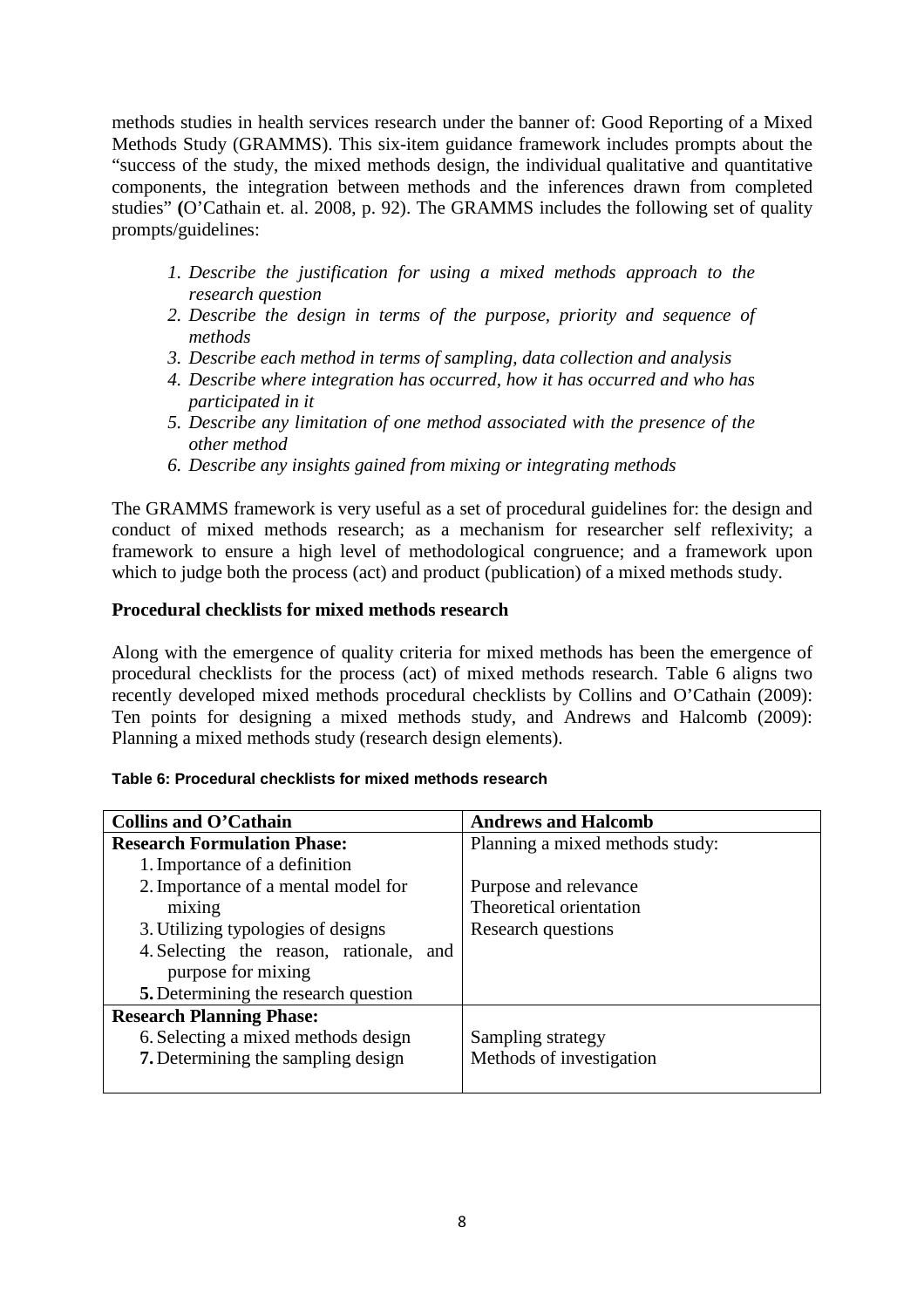| <b>Research Implementation Phase:</b> |                     |
|---------------------------------------|---------------------|
| 8. Collecting data                    | Methods of analysis |
| 9. Conducting data analysis           |                     |
| Legitimating inferences and<br>10.    |                     |
| formulating generalizations           |                     |
|                                       |                     |

*Sources: Collins and O'Cathain (2009, p.2-6) and Andrews and Halcomb (2009, p. 35)* 

The Andrews and Halcomb checklist could be said to be a more universal checklist for research while the Collins and O'Cathain is more specific to mixed methods research. Nonetheless, these checklists are very useful guiding tools for those wishing to utilise mixed methods and for the teaching of research methods. Some journals publishing mixed methods research have incorporated these into their respective review processes.

# **Conclusions**

A key message from this paper aims to convey is that there are several approaches to addressing the quality of research and quality criteria can range from commonly agreed to sets of criteria for mono-method quantitative positivist traditions, to a much more contested terrain within qualitative research. The manner in which research funding bodies assess quality also ranges and has been noted. The paper presented the three main stances taken in qualitative research and hinted at quality criteria that has been developed for specific qualitative methodologies (e.g, for grounded theory). Mixed methods is a relatively recent and emerging movement and yet members of the mixed methods research community have begun to develop quality criteria and frameworks to enable the evaluation of a mixed methods study in terms of process (act) and product (publication). Those engaged in the teaching of research methods and/or of building research capacity need to be become familiar with the emerging mixed methods movement and its associated theoretical underpinnings, designs, nomenclature and the quality frameworks and criteria that is being developed within. As noted in the research conducted by Cameron (2010) in her methodological scan of VET based research, the most dominant approaches were qualitative (45%) and mixed methods (15%). This is evidence in itself of the need to embed quality frameworks and criteria into research training and capacity building.

The main insights to be gained from this analysis are: VET researchers need to be aware of this array of quality criteria and they need to acknowledge this when choosing and arguing for a set of criteria that they apply to their own research and: that those in charge with building research capacity in the VET research community be cognisant of this array of criteria and the need to impart this knowledge to novice VET researchers.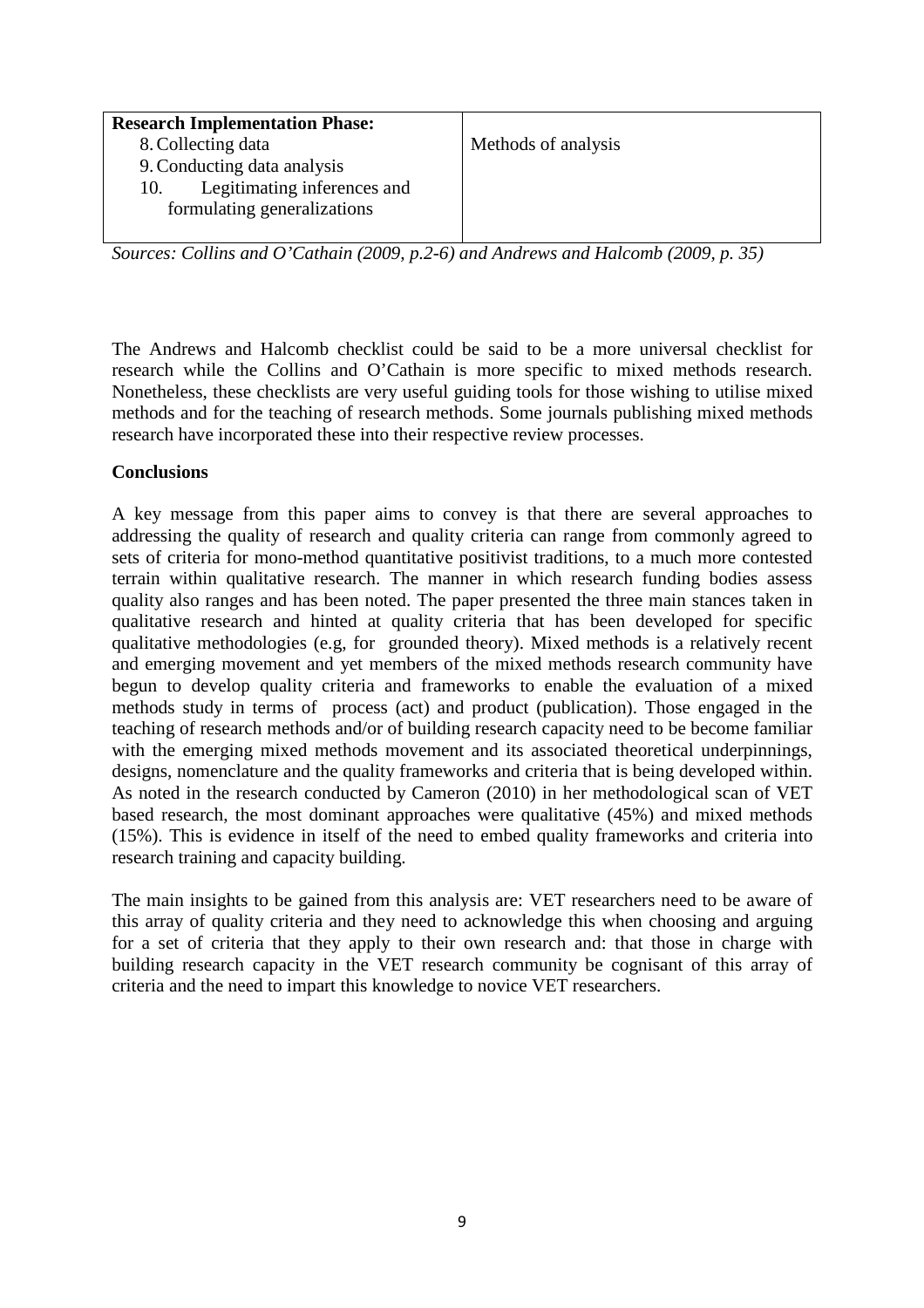#### **References**

Andrew, S. and Halcomb, E. (2009). *Mixed Methods Research for Nursing and Health Sciences*, Wiley-Blackwell, London.

ARC (2010). Linkage Projects Funding Rules for funding commencing in 2011, Australian Government, Canberra.

Bryman, A. Becker, S, and Sempik, J. (2008). Quality criteria for quantitative, qualitative and mixed methods research: A view from social policy. International Journal Social research methodology, 11(4), October, 261-276.

Burns, N. and Grove, S. (2005). The Practice of Nursing Research Conduct Critique and Utilization, 5th Edition, Elsevier Saunders, Missouri.

Cameron, R. (2010). Mixed Methods in VET Research: Usage and quality. International Journal of Training Research, 8(1), June, 25-39.

Collins, K. and O'Cathain, A. (2009). Ten points about mixed methods research to be considered by the novice researcher. International Journal of Multiple Research Approaches, 3(1), 2-7.

Cooksey, R. (2008). Paradigm-independent meta-criteria for social and behavioural research. Proceedings of the  $2<sup>nd</sup>$  Annual postgraduate research Conference, University of New England, Armidale, NSW, 4-17.

Creswell, J.W. and Plano Clark, V.L. (2007). Designing and Conducting Mixed Methods Research, Sage, Thousand Oaks, CA.

Golafshani, N. (2003). Undertsnading reliability and validity in qualitative research. The Qualitative Report, 8(4), December, 597-607.

Lincoln, Y. S. & Guba, E.G. (1985). Naturalistic inquiry. Beverly Hills, CA: Sage Publications, Inc.

Mårtensson, A. and Mårtensson, P. (2007). Extending Rigor and Relevance: Towards Credible, Contributory and Communicable Research. In Proceedings of the Fifteenth European Conference on Information Systems (Österle H, Schelp J, Winter R eds.), 1325- 1333, University of St. Gallen, St. Gallen.

NCVER. (2010). National Vocational Education and Training Research and Evaluation Program Instructions for applicants Research centres or consortia undertaking a program of research August 2010, NCVER, Adelaide.

Neuman, W.L. (2006). Social research methods qualitative and quantitative Approaches,  $6<sup>th</sup>$ Edition, Pearson, Boston.

NSW DET. (n.d). Criteria for Quality Research , accessed 20 January, 2011, https://www.det.nsw.edu.au/about-us/statistics-and-research/research-partnerships/